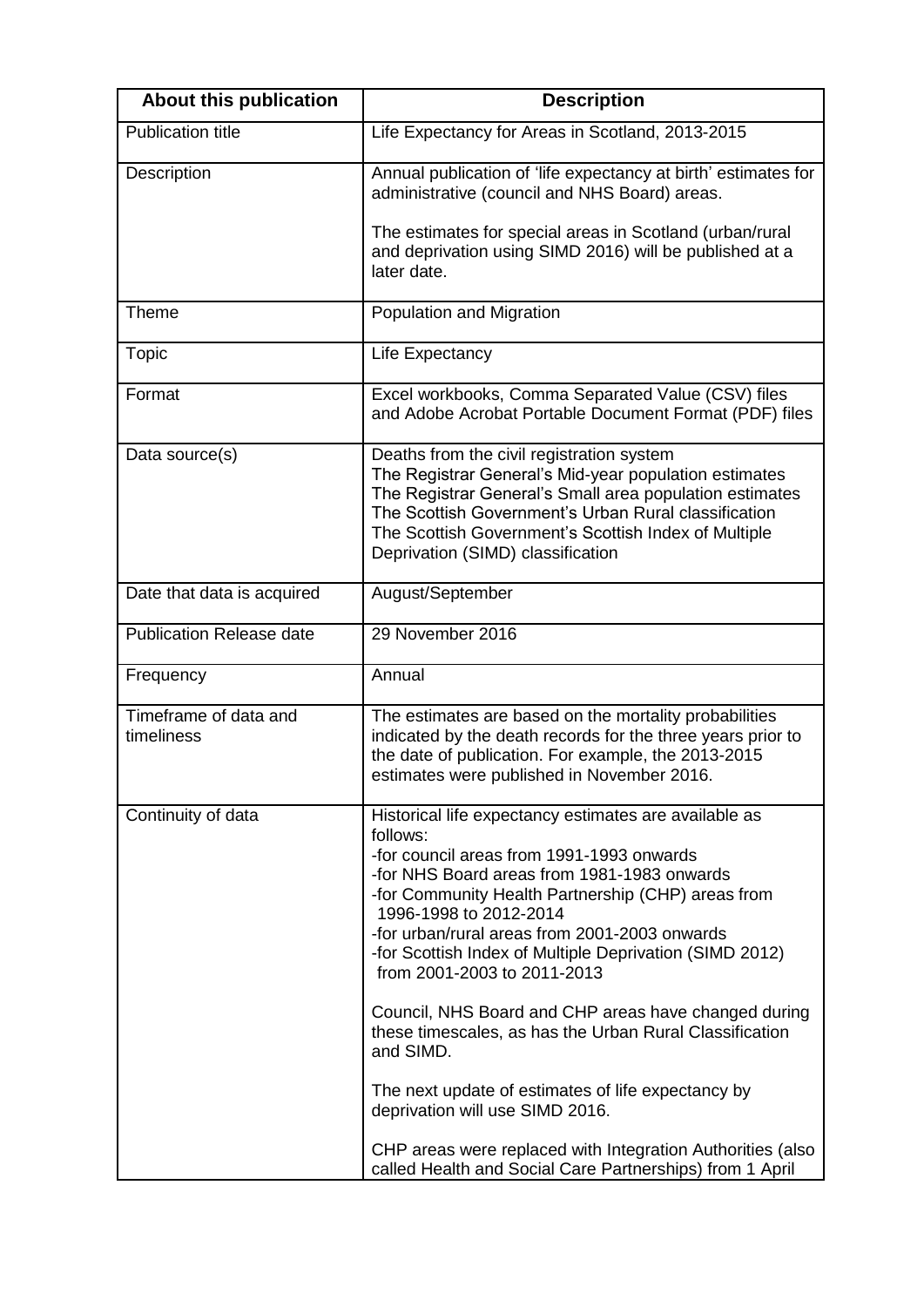|                                             | 2016. Estimates of life expectancy in Integration<br>Authorities are available on request.<br>In previous publications, life expectancy was calculated in<br>age groups up to 85 years. The final age group was for<br>people aged 85 years and older. From the 2013-2015<br>publication, we have moved the final age group to include<br>people aged 90 years and older. This improves the<br>estimates and is in line with changes by the Office for<br>National Statistics (ONS). |
|---------------------------------------------|--------------------------------------------------------------------------------------------------------------------------------------------------------------------------------------------------------------------------------------------------------------------------------------------------------------------------------------------------------------------------------------------------------------------------------------------------------------------------------------|
|                                             | Life expectancy estimates for council areas and Scotland<br>from 2001-2003 to 2013-2015 and for NHS Board areas<br>for 2013-2015 use the new 90 years and older age group.<br>These estimates also use the corrected 2012 to 2014<br>mid-year population estimates. We will update the<br>estimates for Urban Rural and SIMD 2016 Classifications<br>at a later date to include the corrected mid-year estimates<br>and to use the 90 years and older age group.                     |
| <b>Revisions statement</b>                  | Revisions and corrections to previously published statistics<br>are dealt with in accordance with the Scottish Government<br>Statistician Group corporate policy statement on revisions<br>and corrections, a copy of which is available on the<br>Scottish Government website.                                                                                                                                                                                                      |
|                                             | The estimates used in the 2013-2015 publication were<br>calculated using corrected mid-year population estimates<br>for 2012, 2013 and 2014 which were published by the<br>National Records of Scotland (NRS) in April 2016.                                                                                                                                                                                                                                                         |
|                                             | Life expectancy estimates between 2001 and 2010 were<br>revised after the 2011 Census.                                                                                                                                                                                                                                                                                                                                                                                               |
|                                             | Revisions will also be carried out in accordance with the<br>Revisions policy for population, migration and life events<br>statistics available on the Office for National Statistics<br>(ONS) website.                                                                                                                                                                                                                                                                              |
| Concepts and definitions                    | Further information can be found in the Life Expectancy for<br>areas in Scotland, 2013-2015 publication on the National<br>Records of Scotland (NRS) website.                                                                                                                                                                                                                                                                                                                        |
| Relevance and key uses of<br>the statistics | Used in monitoring and investigating health inequality<br>issues within Scotland, setting public health targets,<br>informing pensions policy, research and teaching.                                                                                                                                                                                                                                                                                                                |
| Accuracy                                    | Life expectancy at birth is an estimate which is subject to a<br>margin of error. The accuracy of the results can be<br>indicated by calculating a confidence interval within which<br>the true underlying life expectancy would be expected to<br>lie. Further information is available from the methodology<br>section of the NRS website.<br>The National Records of Scotland (NRS) have published                                                                                |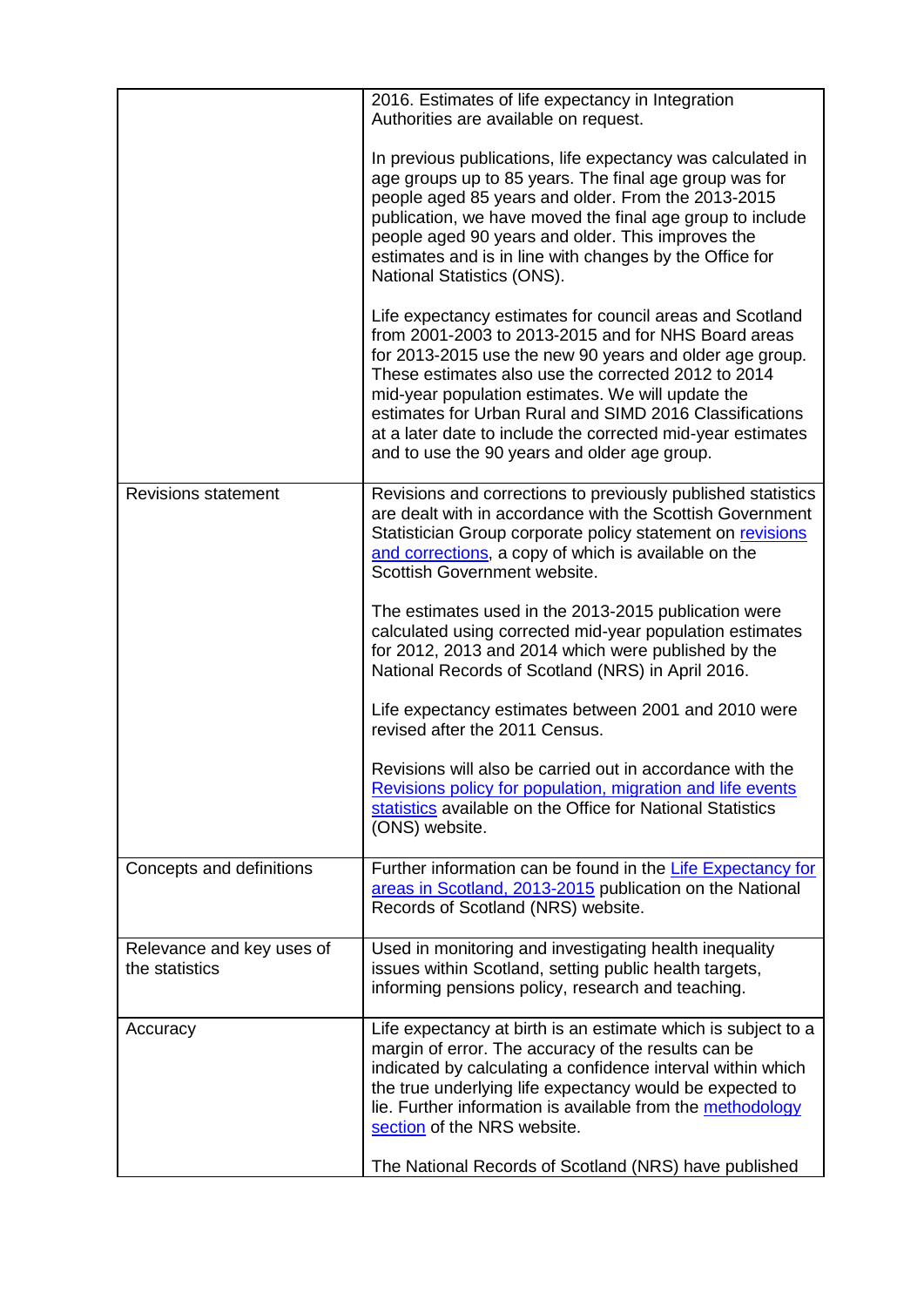|                                   | research papers assessing the quality of the administrative<br>data sources that are used in the production of mid-year<br>population estimates. Mid-year population estimates are<br>an important input in calculating life expectancy estimates.<br>For more information go to the Research for the 2021<br>Census section of the NRS website.<br>The quality of deaths data which are part of the inputs in<br>computing life expectancy estimates is available on the<br>Vital Events section of the NRS website. |
|-----------------------------------|-----------------------------------------------------------------------------------------------------------------------------------------------------------------------------------------------------------------------------------------------------------------------------------------------------------------------------------------------------------------------------------------------------------------------------------------------------------------------------------------------------------------------|
| Completeness                      | Life expectancies for administrative and special areas are<br>presented in the form of abridged life tables. This means<br>that estimates are available for grouped ages rather than<br>at single years of age (as are found at the Scotland level in<br>the National Life Tables).                                                                                                                                                                                                                                   |
| Comparability                     | Time-series comparisons are currently appropriate at the<br>council level.<br>Care should be taken with comparisons at the NHS Board<br>level until the time-series has been updated to include the<br>corrected 2012 to 2014 mid-year estimates and the new<br>90 years and over upper age group.<br>Urban Rural and SIMD Classifications change over time.<br>Comparisons are suitable when the life expectancy<br>estimate uses the same version of the classification as it                                       |
|                                   | will refer to the same areas.<br>Further information can be found in Life Expectancy for<br>Areas in Scotland, 2013-2015 publication on the NRS<br>website.<br>There are differences between complete life tables<br>(calculated for single year of age) and abridged life tables<br>(calculated for grouped ages). Therefore abridged life<br>tables at the Scotland-level are calculated in this<br>publication to use as a comparator against the<br>sub-national estimates.                                       |
| Accessibility                     | It is the policy of the National Records of Scotland (NRS)<br>to make its website and products accessible according to<br>published guidelines. More information is available in the<br>Accessibility section of the NRS website.                                                                                                                                                                                                                                                                                     |
| Coherence and clarity             | The statistics are provided in Excel, CSV and PDF<br>formats. They are designed to be consistent and<br>incorporate comparable historical data where appropriate.<br>Notations used within the tables and charts are given in<br>footnotes.                                                                                                                                                                                                                                                                           |
| Value type and unit of<br>measure | Estimated (speculative) lifespan in years.                                                                                                                                                                                                                                                                                                                                                                                                                                                                            |